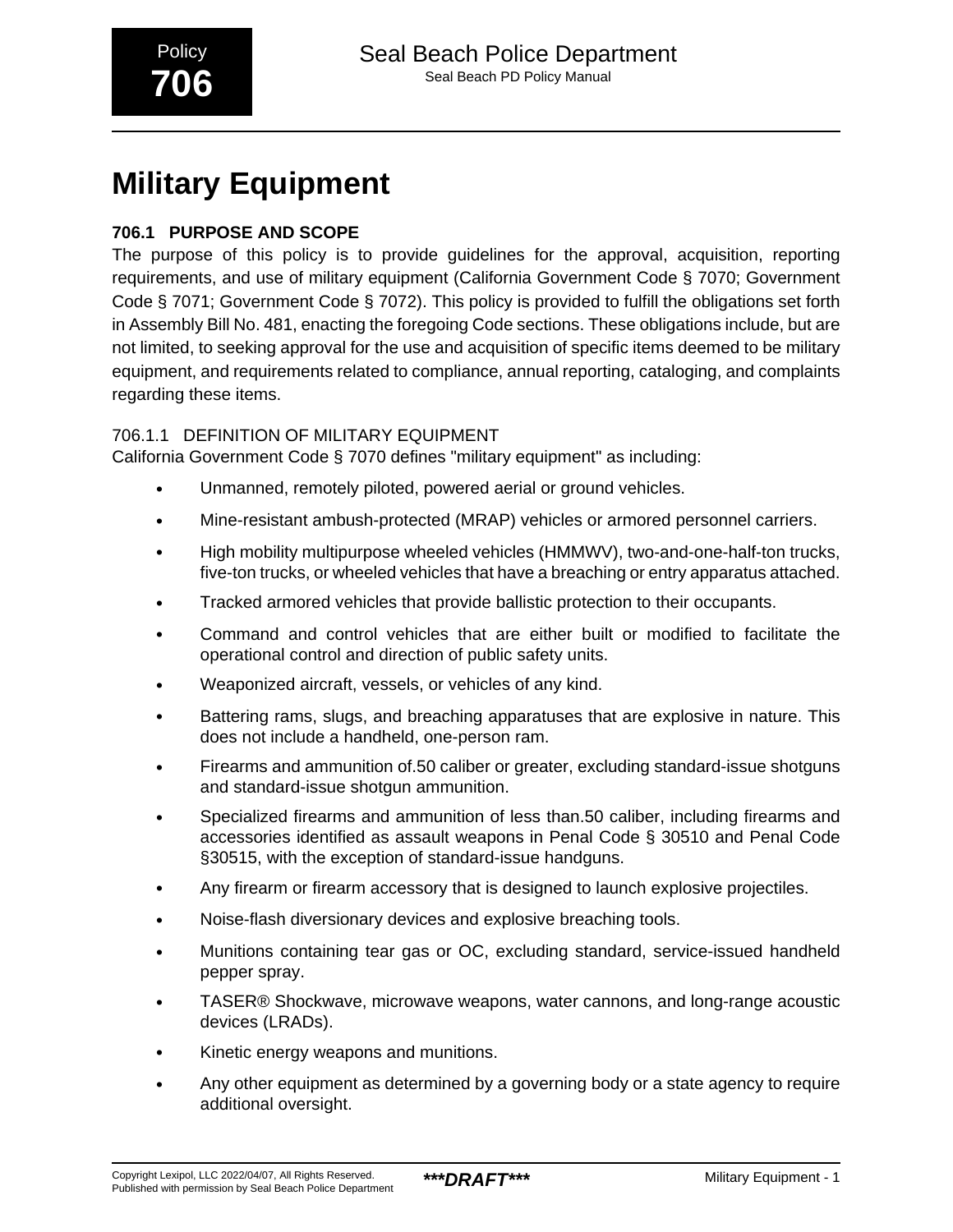### **706.2 POLICY**

It is the policy of the Seal Beach Police Department that members of this Department shall comply with the provisions of Government Code § 7071, et seq., with respect to military equipment. It is the policy of the Seal Beach Police Department that there shall be legally enforceable safeguards, including transparency, oversight, and accountability measures in place to protect the public's welfare, safety, civil rights, and civil liberties before military equipment is funded, acquired, or used.

### **706.3 MILITARY EQUIPMENT COORDINATOR**

The Chief of Police designates the Support Services Bureau Lieutenant to act as the military equipment coordinator. The responsibilities of the military equipment coordinator include, but are not limited to:

- (a) Acting as liaison to the City Council for matters related to the requirements of this policy.
- (b) Identifying equipment that qualifies as military equipment in the current possession of the Department, and/or military equipment the Department intends to acquire that requires approval by the City Council.
- (c) Conducting an inventory of all Department military equipment at least annually.
- (d) Collaborating with any allied agency that may use military equipment within the jurisdiction of Seal Beach Police Department (Government Code § 7071).
- (e) Preparing for, scheduling, and coordinating the annual community engagement meeting, which includes:
	- 1. Publicizing the details of the meeting.
	- 2. Preparing for public questions regarding the Department's funding, acquisition, and use of equipment.
- (f) Preparing the annual military equipment report for submission to the Chief of Police and ensuring that the report is made available on the Department website (Government Code § 7072).
- (g) Coordinating the processing of complaints and concerns submitted pursuant to Section 706.7 of this policy.

#### **706.4 MILITARY EQUIPMENT USE CONSIDERATIONS**

The military equipment acquired and authorized by the Department is:

- (a) Necessary because there is no reasonable alternative that can achieve the same objective of officer and civilian safety.
- (b) Reasonably cost effective compared to available alternatives that can achieve the same objective of officer and civilian safety.

Military equipment shall only be used by a Department employee after the employee has received the training specified herein, any course required by the Commission on Peace Officer Standards and Training (POST), has been successfully completed, unless exigent circumstances arise.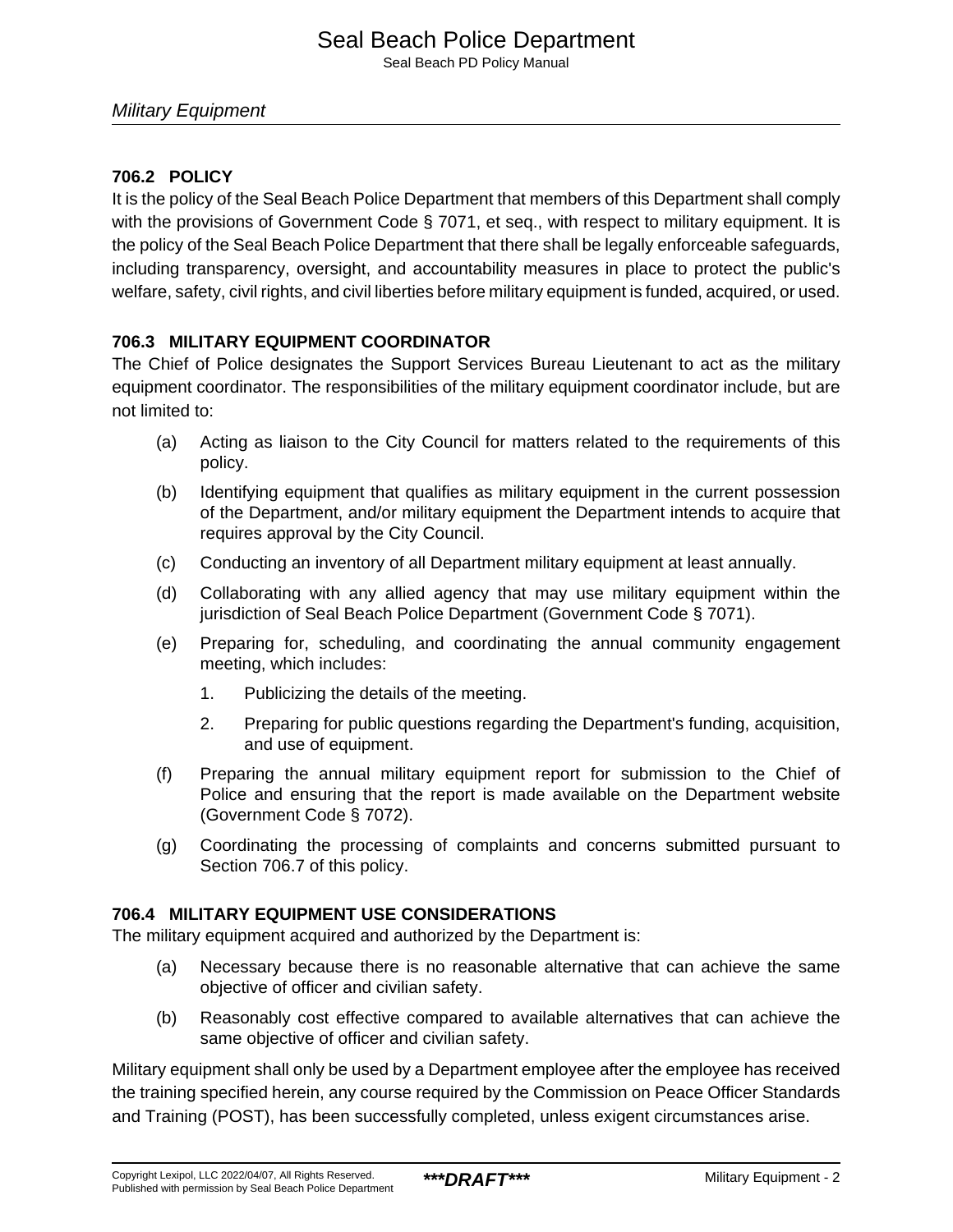### **706.5 MILITARY EQUIPMENT REPORTING CONSIDERATIONS**

Upon approval of a military equipment policy, the Chief of Police or the authorized designee shall submit a military equipment report to the City Council for each type of military equipment approved within one year of approval of this policy, and annually thereafter for as long as the military equipment is available for use (Government Code § 7072).

The Chief of Police or the authorized designee shall also make each annual military equipment report publicly available on the Department website for as long as the military equipment is available for use. The report shall include all information required by Government Code § 7072 for the preceding calendar year, for each type of military equipment in the Department's inventory.

The annual military equipment report shall, at a minimum, include the following information for the immediately preceding calendar year for each type of military equipment:

- (a) A summary of how the military equipment was used and the purpose of its use.
- (b) A summary of any complaints or concerns received concerning the military equipment.
- (c) The results of any internal audits, any information about violations of the military equipment use policy, and any actions taken in response.
- (d) The total annual cost for each type of military equipment, including acquisition, personnel, training, transportation, maintenance, storage, upgrade, and other ongoing costs, and from what source funds will be provided for the military equipment in the calendar year following submission of the annual military equipment report.
- (e) The quantity possessed for each type of military equipment.
- (f) If the Department intends to acquire additional military equipment in the next year, the quantity sought for each type of military equipment.

Within 30 days of submitting and publicly releasing an annual military equipment report, the Department shall hold at least one well-publicized and conveniently located community engagement meeting, at which the general public may discuss and ask questions regarding the annual military equipment report and Seal Beach Police Department's funding, acquisition, or use of military equipment. This shall occur as a part of the Department's presentation to the City Council.

### **706.6 CATALOGING OF MILITARY USE EQUIPMENT**

All military use equipment kept and maintained by the Seal Beach Police Department shall be cataloged in a way which addresses each of the following requirements:

- 1. The manufacturer's description of the equipment.
- 2. The capabilities of the equipment.
- 3. The purposes and authorized uses for which the Department proposes to use the equipment.
- 4. The expected lifespan of the equipment.
- 5. The fiscal impact of the equipment, both initially and for on-going maintenance.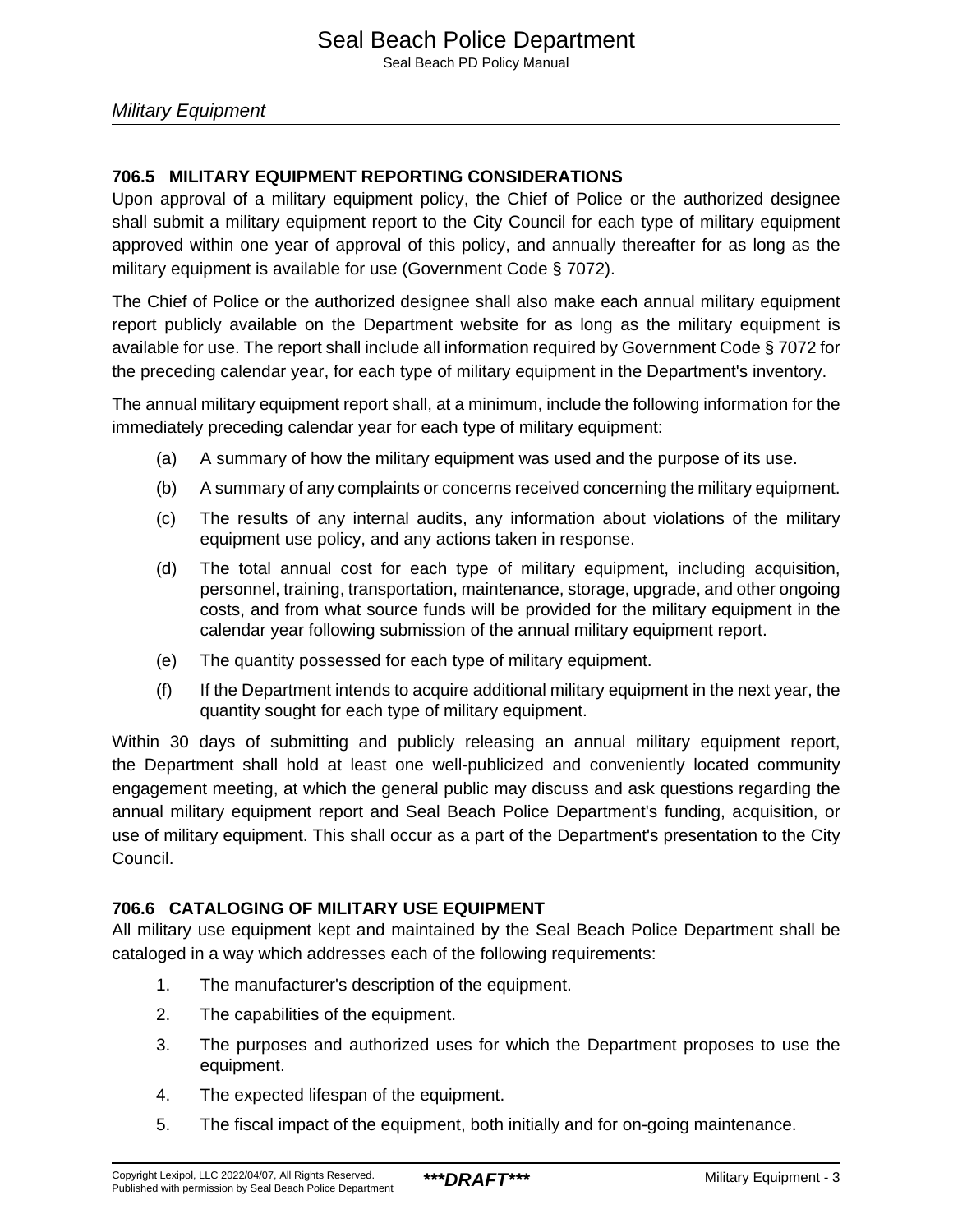6. The quantity of the equipment, whether maintained or sought.

#### **706.7 COMPLIANCE**

The Support Services Bureau Lieutenant will ensure that all Department members comply with this policy and will conduct an annual audit. The Chief of Police or designee will be notified of any policy violations and, as appropriate, the violation(s) will be referred to the Internal Affairs Division and handled in accordance with Policy 1009 (Personnel Complaints). All instances of non-compliance will be reported to City Council via the annual military equipment report.

Any member of the public can register a question or concern regarding military use equipment by contacting the Seal Beach Police Department via email at askacop@sealbeachca.gov. A response to the question or concern shall be completed and provided by the Department in a timely manner, but not to exceed thirty (30) days.

Any member of the public can submit a complaint to any member of the Department and in any form (i.e., in person, telephone, email, etc.). Once the complaint is received, it shall be routed to the Internal Affairs Division in accordance with Policy 1009.

#### **706.8 FUNDING**

The Department shall obtain City Council approval, by an ordinance adopting a new or revised military equipment use policy, prior to seeking funds for military equipment, including, but not limited to, applying for a grant, soliciting, or accepting private, local, state, or federal funds, in-kind donations, or other donations or transfers.

The Department has authority to apply for funding prior to obtaining City Council approval in the case of exigent circumstances.In such case, the Department shall obtain City Council approval as soon thereafter as practicable. In seeking such approval, the Support Services Bureau Lieutenant will submit to the City Council a report explaining the nature of the exigency and why prior approval could not be obtained.

#### **706.9 MILITARY EQUIPMENT INVENTORY**

The following constitutes an inventory of previously purchased equipment for the Seal Beach Police Department deemed to be military and militaristic as defined by this policy.

1. Unmanned Aircraft System (UAS)

A UAS is an unmanned aircraft and the equipment necessary for the safe and efficient operation of the aircraft. An unmanned aircraft is a component of a UAS. It is defined by statute as an aircraft that is operated without the possibility of direct human intervention from within or on the aircraft.

#### Current Inventory:

DJI INSPIRE 2

Description: UAS with a single-color camera, weighs approx. 7.5 pounds and has video recording capabilities, approx. 30 minutes of flight time.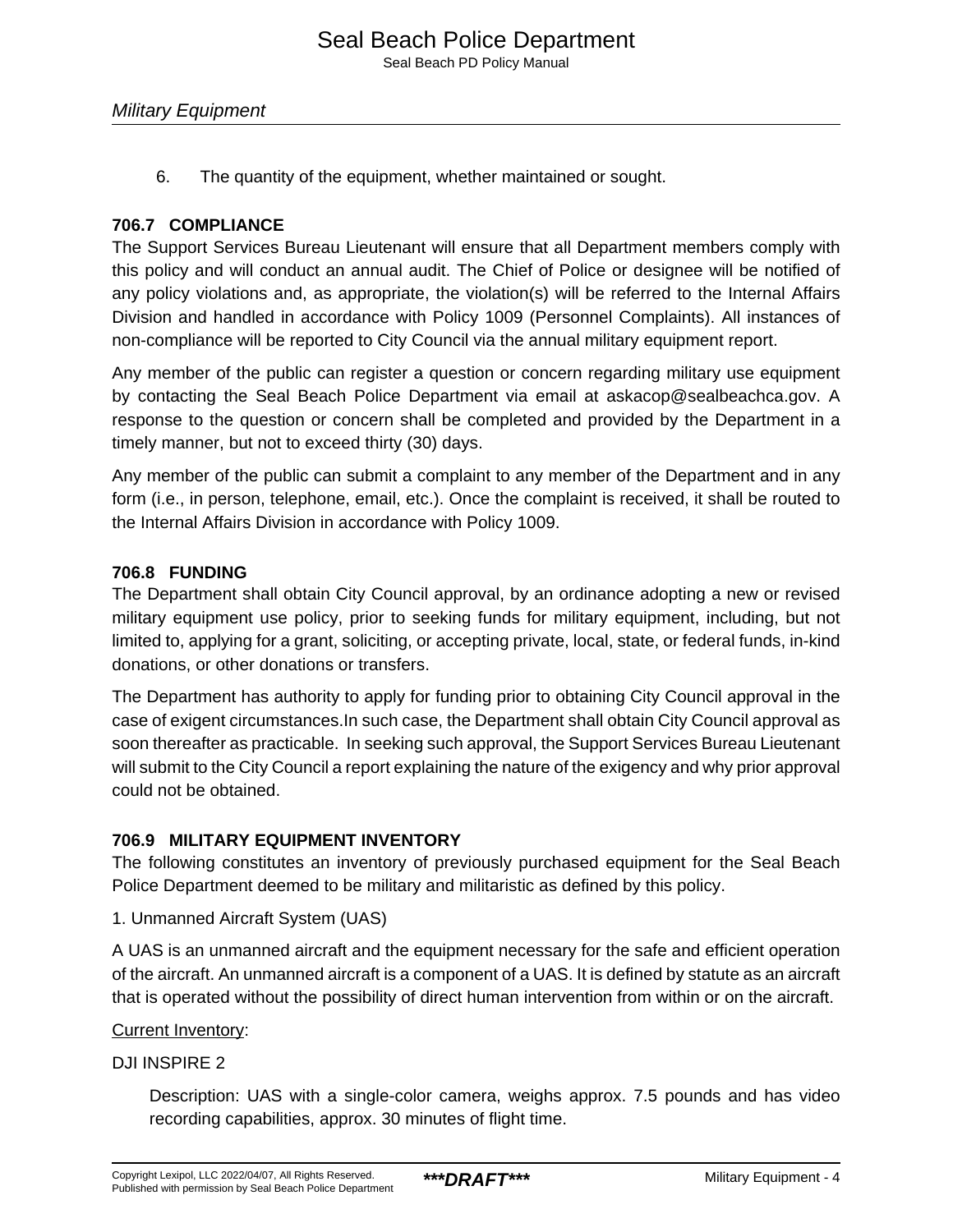#### Military Equipment

Quantity: 1

Purchase Price: \$5,299 each

#### DJI MAVIC 2 ENTERPRISE DUAL

Description: UAS that has a color and infrared camera as well as audible speaker and light. Capable of video recording and weighs 899 grams, approx. 30 minutes of flight time.

Quantity: 1

Purchase Price: \$5,500 each

#### DJI FPV

Description: UAS that has a color camera. Capable of video recording and weighs 295 grams, approx. 20 minutes of flight time.

Quantity: 1

Purchase Price: \$1,300 each

Purpose: To be deployed when its view would assist officers or incident commanders with the following situations, which include but are not limited to:

- (a) major collision investigations
- (b) search for missing persons
- (c) natural disaster management
- (d) crime scene photography
- (e) SWAT, tactical or other public safety and life preservation missions
- (f) In response to specific requests from local, state, or federal fire authorities for fire response and/or prevention.

Authorized Use: Only assigned operators who have completed the required training shall be permitted to operate any UAS during approved missions.

Expected Life Span: All UAS equipment, 3-5 years.

Fiscal Impact: Annual maintenance and battery replacement cost is approximately \$2,000.

Training Required: All Department UAS operators must be licensed by the Federal Aviation Administration for UAS operation. In addition, each operator must attend a 40-hour Department training and ongoing quarterly training.

Legal and Procedural Rules: Use is established under Policy 606, FAA Regulation 14 CFR Part 107, and the City of Seal Beach UAS policy. It is the policy of the Seal Beach Police Department to utilize UAS only for official law enforcement purposes, and in a manner that respects the privacy of our community, pursuant to State and Federal law.

2. 40 MM Launchers and Rounds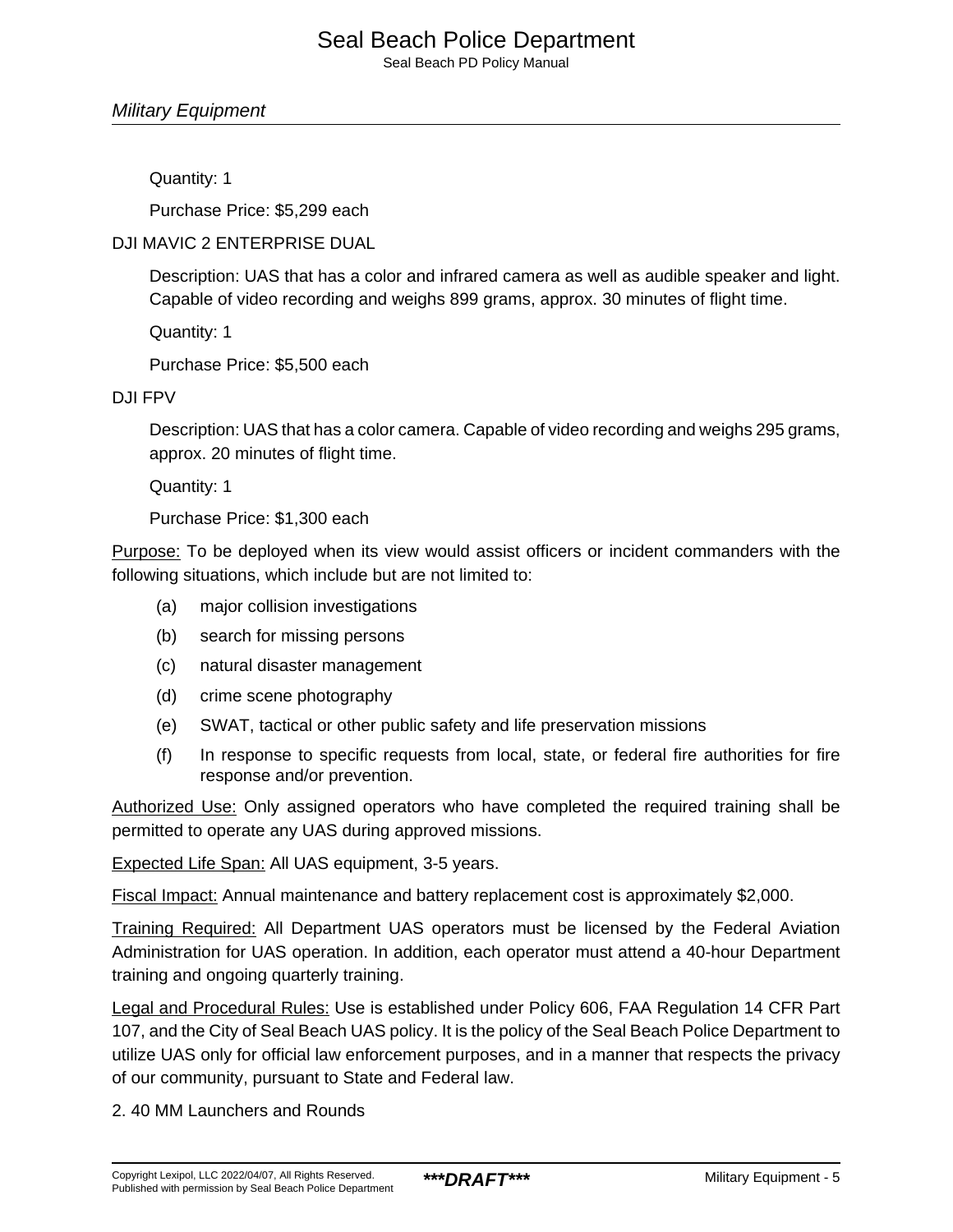Seal Beach PD Policy Manual

#### Military Equipment

40MM Launchers are utilized by Department personnel as a less lethal tool to launch impact rounds.

Current Inventory:

DEFENSE TECHNOLOGY, 40MM SINGLE SHOT LAUNCHER

Description: The 40MM Single Launcher is a tactical single shot launcher that features an expandable ROGERS Super Stock and an adjustable Integrated Front Grip (IFG) with light rail. It will fire standard 40mm less lethal ammunition, up to 4.8 inches in cartridge length. It will launch a 40mm less lethal round up to 131 feet and is only authorized to be used by SWAT personnel. Serial Numbers #D36434/FW21222/FW21223.

Quantity: 3

Purchase Price: \$1,000 each

#### DEFENSE TECHNOLOGY, EXACT IMPACT 40MM ROUND

Description: The eXact iMpact 40mm sponge round is a point-of-aim, point-of-impact directfire round. This is a lightweight, high-speed projectile consisting of a plastic body and sponge projectile that is spin stabilized via the incorporated rifling collar and the 40mm launcher's rifled barrel. The round utilizes smokeless powder as the propellant, and therefore, has velocities that are extremely consistent. It is used for crowd control, patrol, and tactical applications. Part Number 6325.

Quantity: 43

Purchase Price: \$26.50 each

DEFENSE TECHNOLOGY, 40MM DIRECT IMPACT CS

Description: A less lethal 40mm lightweight plastic and crushable foam projectile fired from a single or multi-round purpose-built 40mm grenade launcher with a rifled barrel at 295 FPS. The 39-gram crushable foam projectile delivers 120 ft/lbs. of energy upon impact in addition to dispersion of 5 grams of OC irritant. The 40mm Direct Impact OC Round provides accurate and effective performance when fired from the approved distance of not less than five (5) feet and as far as 120 feet from the target.

Quantity: 4

Purchase Price: \$30 each

Purpose: To limit the escalation of conflict where employment of lethal force is prohibited or undesirable.

Authorized Use: Situations for use of the less lethal weapon systems may include, but are not limited to:

- (a) Self-destructive, dangerous and/or combative individuals.
- (b) Riot/crowd control and civil unrest incidents.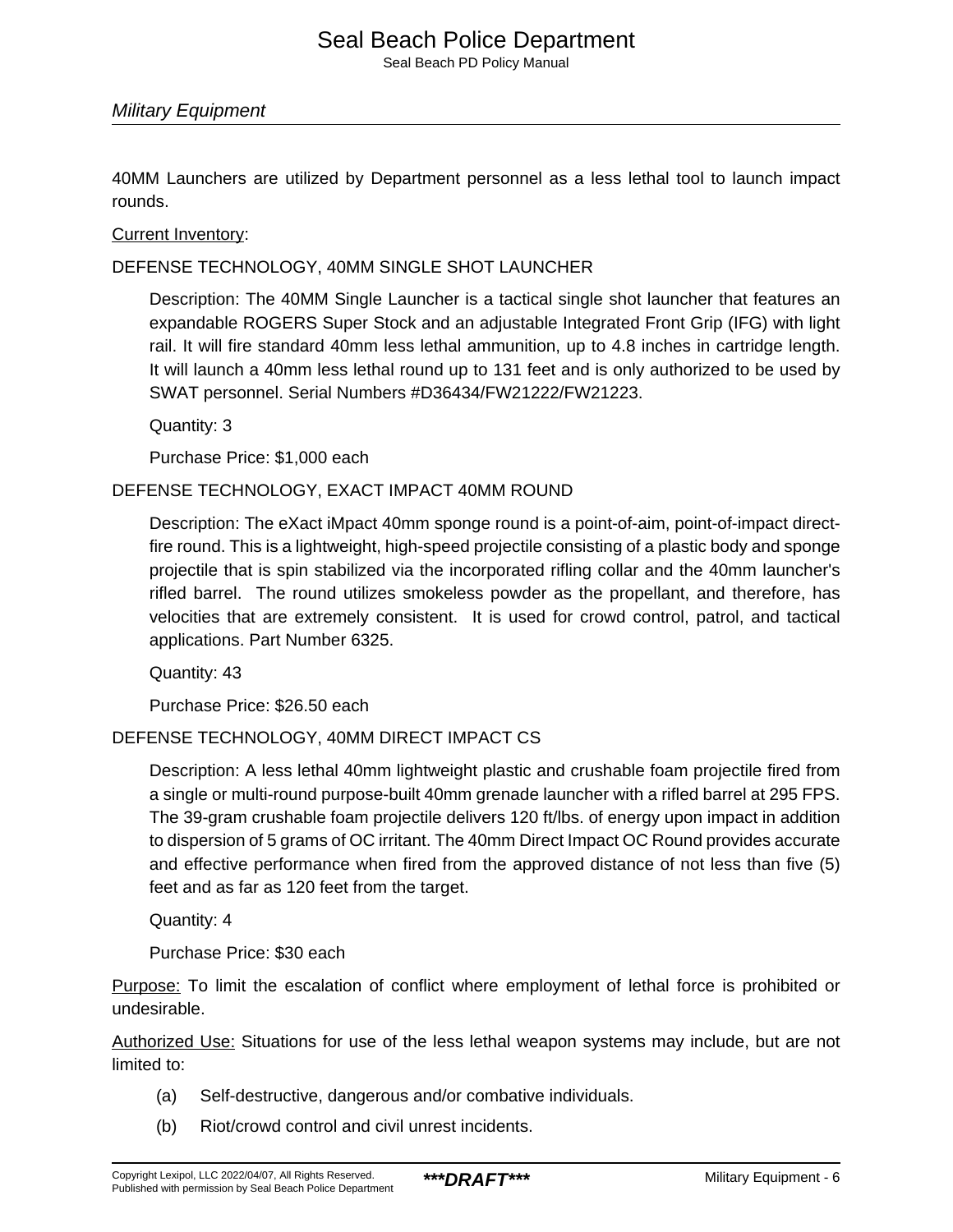Seal Beach PD Policy Manual

- (c) Circumstances where a tactical advantage can be obtained.
- (d) Potentially vicious animals.
- (e) Training exercises or approved demonstrations.

Training: Sworn members utilizing 40mm less lethal chemical agents or impact rounds must first be trained in their use by POST certified less lethal and chemical agent instructors.

Expected Life Span: Defense Technology Launchers - 25 years, Rounds - 5 years.

Fiscal Impact: Annual maintenance is approximately \$50 for each launcher.

Legal and Procedural Rules: Use is established under Policy 302.7.2. It is the policy of the Seal Beach Police Department to utilize the 40mm only for official law enforcement purposes, and pursuant to State and Federal law, including laws regarding the use of force.

#### 3. Less Lethal Shotgun

Less Lethal Shotgun is used to deploy the less lethal 12-gauge Super-Sock Beanbag Round.

#### Current Inventory:

#### REMINGTON 870 LESS LETHAL SHOTGUN

Description: The Remington 870 Less Lethal Shotgun is used to deploy the less lethal 12 gauge Super-Sock Beanbag Round up to a distance of 75 feet. The range of the weapon system helps to maintain space between officers and a suspect reducing the immediacy of the threat which is a principle of De-escalation.

Quantity: 13

Purchase Price: \$946 each

#### Drag Stabilized 12-GAUGE BEANBAG ROUND

Description: A less lethal 2.4-inch 12-gauge shotgun round firing a ballistic fiber bag filled with 40 grams of lead shot at a velocity of 270-290 feet per second (FPS). Drag Stabilized rounds are discharged from a dedicated 12-gauge shotgun that is distinguishable by an orange butt stock and fore grip. This round provides accurate and effective performance when fired from the approved distance of not fewer than five (5) feet. The maximum effective range of this munition is up to 75 feet from the target. The Drag Stabilized Model is in its deployed state immediately upon exiting the barrel. It does not require a minimum range to "unfold" or "stabilize." The Drag Stabilized Model is an aerodynamic projectile. However, accuracy is relative to the shotgun, barrel length, environmental conditions, and the operator. The Drag Stabilized Model is very accurate. However, effectiveness depends on many variables, such as distance, clothing, stature, and the point where the projectile impacts.

Quantity: 317

Purchase Price: \$5 each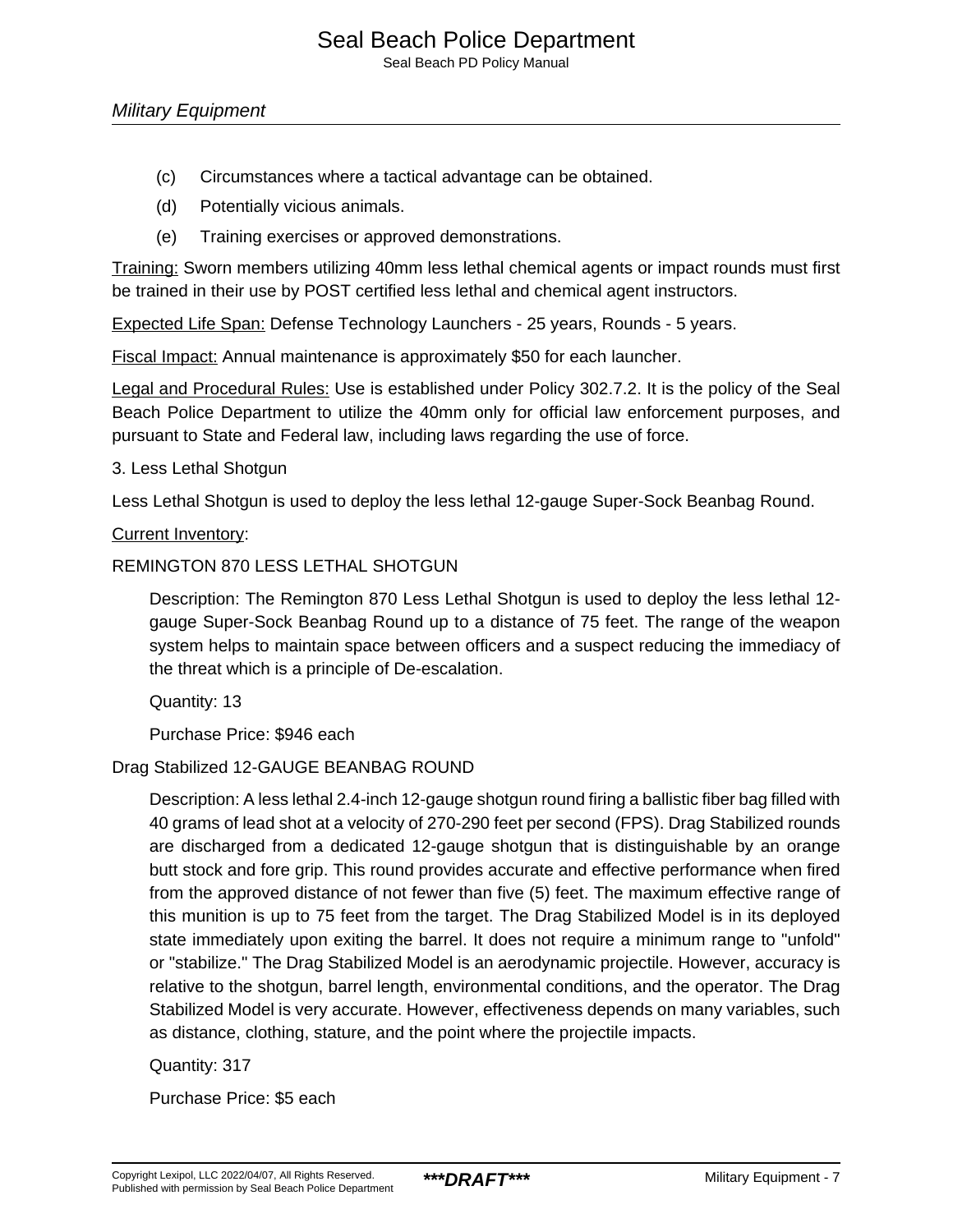Seal Beach PD Policy Manual

#### Military Equipment

Purpose: To limit the escalation of conflict where employment of lethal force is prohibited or undesirable.

Authorized Use: Situations for use of the less lethal weapon systems may include, but are not limited to:

- (a) Self-destructive, dangerous and/or combative individuals.
- (b) Riot/crowd control and civil unrest incidents.
- (c) Circumstances where a tactical advantage can be obtained.
- (d) Potentially vicious animals.
- (e) Training exercises or approved demonstrations.

Expected Life Span: Remington 870 Less Lethal Shotgun- 25 years, Drag Stabilized 12-Gauge beanbag round - no listed expiration date.

Fiscal Impact: Annual maintenance is approximately \$50 for each shotgun.

Training: All officers must first be trained in the 12 gauge less lethal shotgun as a less lethal option by in-service training. SWAT personnel receive additional training internally when they transfer to the unit. SWAT operators who utilize these munitions must have been through and successfully completed a POST approved gas school and/or trained in house by POST certified chemical agent instructors for muzzle blast training.

Legal and Procedural Rules: Use is established under Policy 305.4.2. It is the policy of the Seal Beach Police Department to utilize the less lethal shotgun only for official law enforcement purposes, and pursuant to State and Federal law, including laws regarding the use of force.

4. Rifles

Firearm designed and intended to be fired from the shoulder and designed to use the energy in a fixed metallic cartridge to fire only a single projectile through a rifled bore for each single pull of the trigger.

#### Current Inventory:

Colt AR-15 223 16"

Description: lightweight, magazine-fed, gas-operated semi-automatic rifle. Caliber 223, 16 inch barrel.

Quantity: 37

Purchase Price: \$846.56 per firearm

Colt AR-15 223 Short Barrel Rifle (SBR)

Description: lightweight, magazine-fed, gas-operated semi-automatic rifle. Caliber 223, 16 inch barrel.

Quantity: 3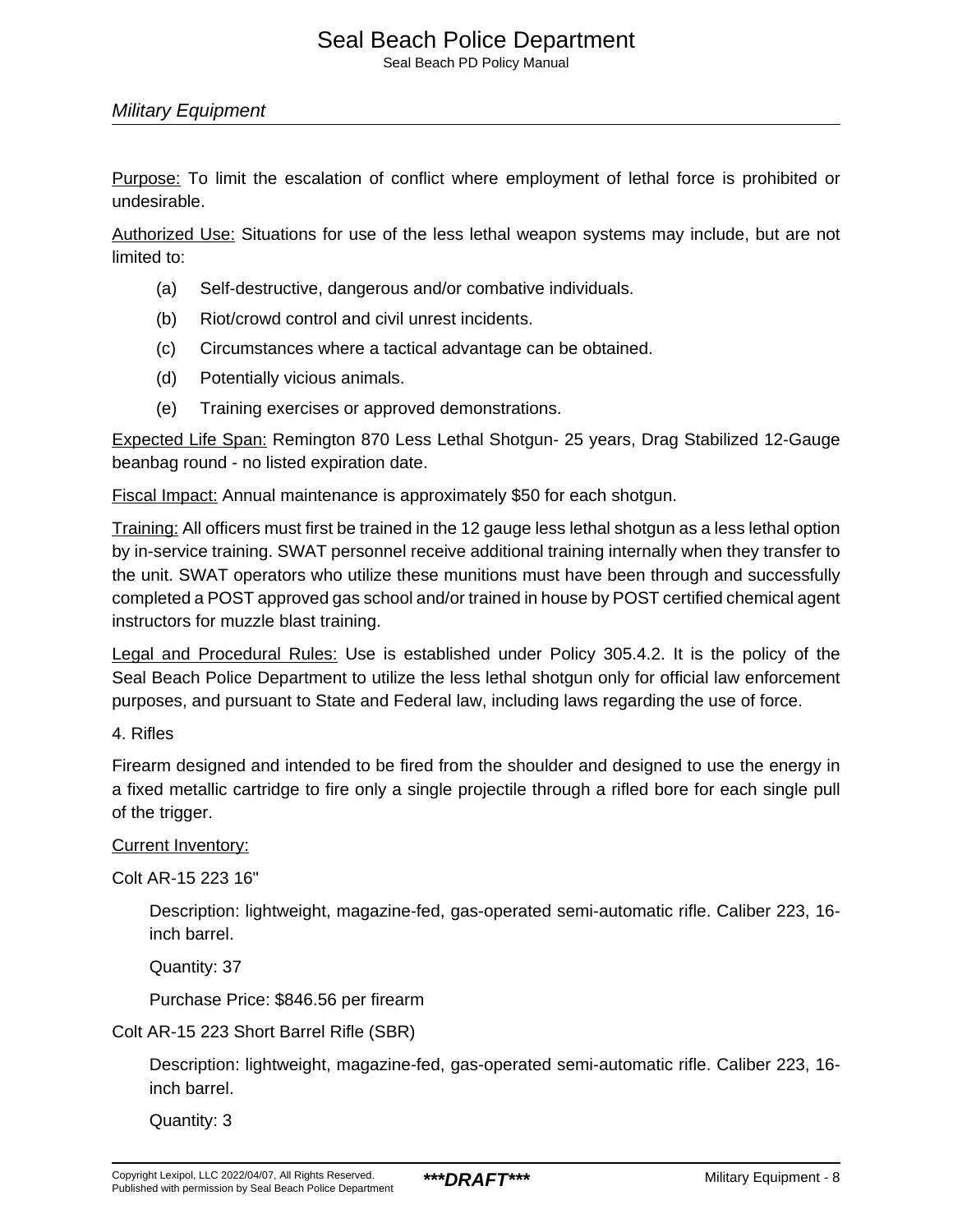Seal Beach PD Policy Manual

Military Equipment

Purchase Price: \$1,223.64 per firearm

Geissele AR-15 223 14.5 SBR

Description: lightweight, magazine-fed, gas-operated semi-automatic rifle. Caliber 223, 14.5 inch barrel.

Quantity: 5

Purchase Price: \$750 per firearm

Geissele AR-15 5.56 10.3 SBR

Description: lightweight, magazine-fed, gas-operated semi-automatic rifle. Caliber 5.56, 10.3 inch barrel.

Quantity: 6

Purchase Price: \$925 per firearm

H&K MP-7 4.6X30 7.1"

Description: lightweight, magazine-fed, gas-operated semi-automatic rifle. Chambered for the HK 4.6×30mm armor-piercing cartridge designed by manufacturer Heckler & Koch. 7.1 inch barrel.

Quantity: 2

Purchase Price: \$1,852.20 per firearm

Winchester.223 Remington 55GR silver tip rifle round

Description:.223 Remington caliber, Fragmenting Polymer Tip (FPT), 55 grain bullet weight, brass cartridge case material.

Quantity: 3,680

Purchase Price: \$802.74 (price per 1,000)

Winchester.223 Remington 55GR frangible rifle round

Description:.223 Remington caliber, Frangible, 55 grain bullet weight, brass cartridge case material.

Quantity: 1,900

Purchase Price: \$668.05 (price per 1,000)

Winchester 5.56 MM 55GRFull Metal Jacket (FMJ) rifle round

Description: 5.56 MM caliber, Full Metal Jacket (FMJ), 55 grain bullet weight, brass cartridge case material.

Quantity: 6,000

Purchase Price: \$392.21 (price per 1,000)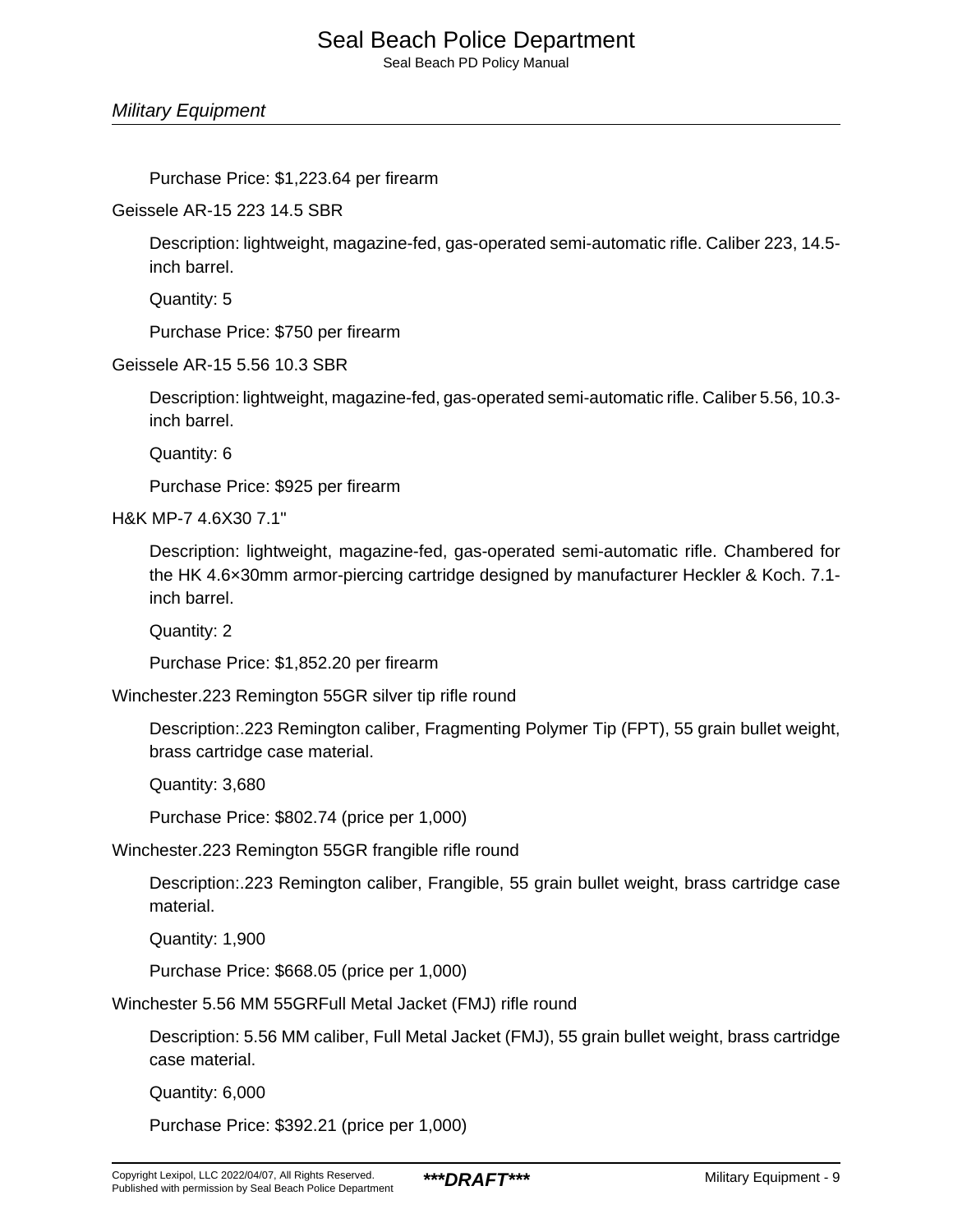#### L-Tech 4.6 x 30MM 31GR Frangible rifle round

Description: 4.6x30MM caliber, Frangible, 31 grain bullet weight.

Quantity: 4,800

Purchase Price: \$437.50 (price per 1,000)

L-Tech 4.6 x 30MM 31GR OTM

Description: 4.6x30MM caliber, Open Tip Match (OTM), 31 grain bullet weight.

Quantity: 880

Purchase Price: \$572.00 (price per 1,000)

Purpose: To be used as precision weapons to address a threat with more precision and/or greater distances than a handgun, if present and feasible.

Authorized Use: Only members that are POST certified are authorized to use a rifle.

Expected Life Span: No expiration date.

Fiscal Impact: Annual maintenance is approximately \$50 for each rifle.

Training: Prior to using a rifle, officers must be certified by POST instructors in the operation of the rifle. Additionally, all members that operate any rifle are required to pass a range qualification two times a year.

Legal and Procedural Rules: Use is established under Policy 305.4.3. It is the policy of the SBPD to utilize rifles only for official law enforcement purposes, and pursuant to State and Federal laws regarding the use of force.

#### 5. PepperBall Launcher

A device that discharges irritant projectiles.

#### Current Inventory:

Tippmann PepperBall Gun

Description: A compressed-air powered launcher designed to fire non-lethal PepperBall projectiles.

Quantity: 2

Purchase Price: \$1,146.50

#### PepperBall LIVE-X PROJECTILE

Description: The Live Projectile contains a concentrated amount of PAVA pepper powder. One round of LIVE-X contains the equivalent to 10 PepperBall rounds. Discharged from a PepperBall Launcher, the projectile has a velocity of 280-350 FPS. The projectile has a direct impact of 60ft and an area of saturation of 150+ft. The projectile contains 5% PAVA Powder.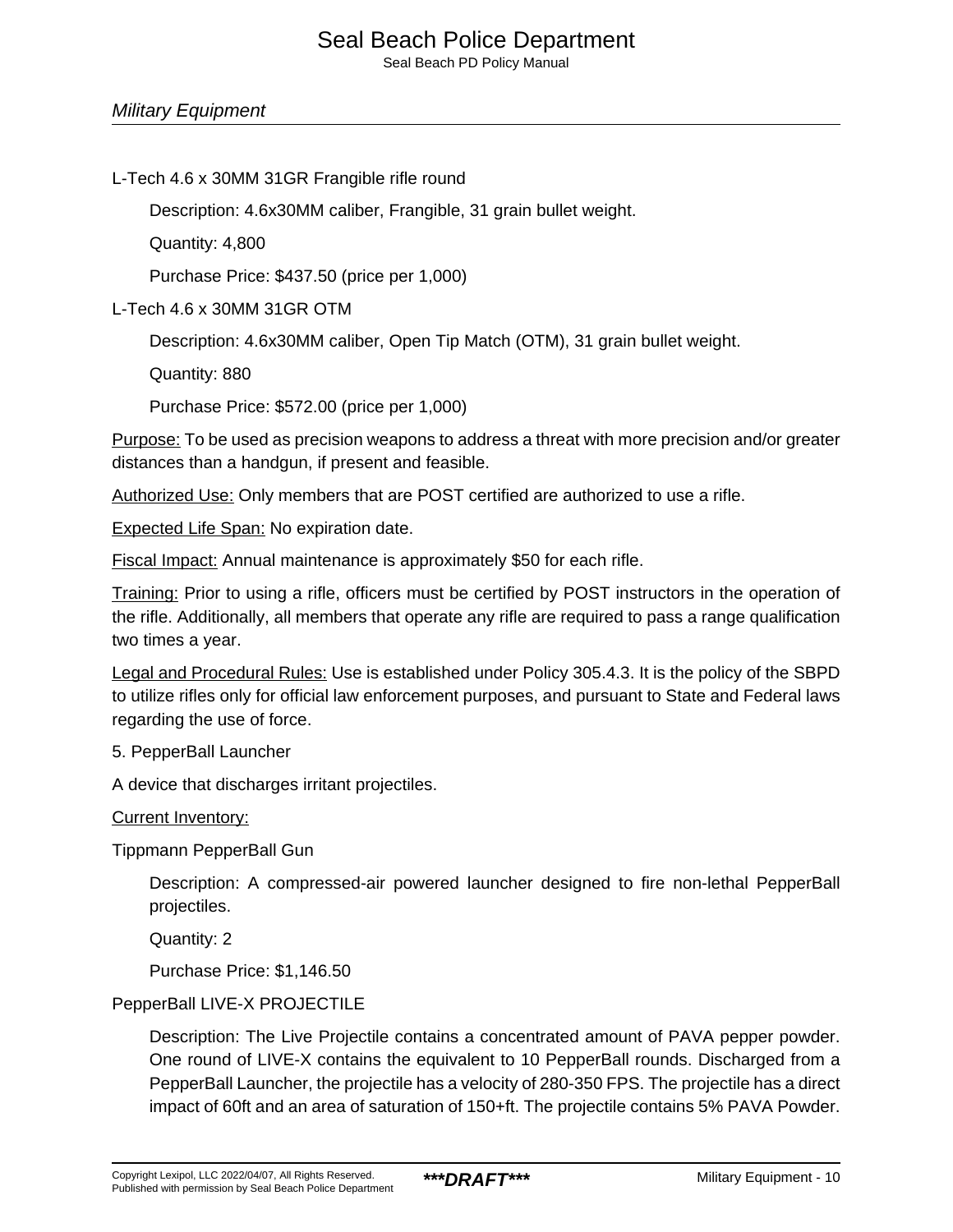Military Equipment

Quantity: 340

Purchase Price: \$3 per projectile

Purpose: To limit the escalation of conflict where employment of lethal force is prohibited or undesirable. Situations for use of the less lethal weapon systems may include but are not limited to:

- (a) Self-destructive, dangerous and/or combative individuals.
- (b) Riot/crowd control and civil unrest incidents.
- (c) Circumstances where a tactical advantage can be obtained.
- (d) Potentially vicious animals.
- (e) Training exercises or approved demonstrations.

Authorized Use: Only those officers who have been trained in the use of PepperBall launchers are authorized to use the PepperBall launchers.

Training: Only sworn members may utilize PepperBall launchers and projectiles and must first be trained in their use by POST certified less lethal and chemical agent instructors.

#### Expected Life Span:

- (a) Tippmann PepperBall Gun 20 years
- (b) PepperBall Live-X Projectile 3 years

Fiscal impact: Annual maintenance is approximately \$50 for each PepperBall launcher.

Legal and Procedural Rules: Use is established under Policy 302.7.2. It is the policy of the SBPD to utilize PepperBall only for official law enforcement purposes, and pursuant to State and Federal law, including laws regarding the use of force.

#### **706.10 MILITARY SWAT EQUIPMENT INVENTORY**

The Seal Beach Police Department participates in the West County Special Weapons and Tactics (SWAT) team, a regional SWAT and Crisis Negotiation Team (CNT) with Officers from the cities of Seal Beach, Los Alamitos, Cypress, Fountain Valley, and Westminster.

The following constitutes an inventory of previously purchased equipment known to be owned and/ or utilized by law enforcement units with which the Seal Beach Police Department collaborates and/or participates for law enforcement purposes, which are deemed to be military and militaristic as defined by this policy. The equipment in this section is primarily used by the members of the West County SWAT Team.

#### 1. Armored Vehicles

Commercially produced wheeled armored personnel vehicle utilized for law enforcement purposes.

#### Current Inventory:

LENCO BEARCAT G2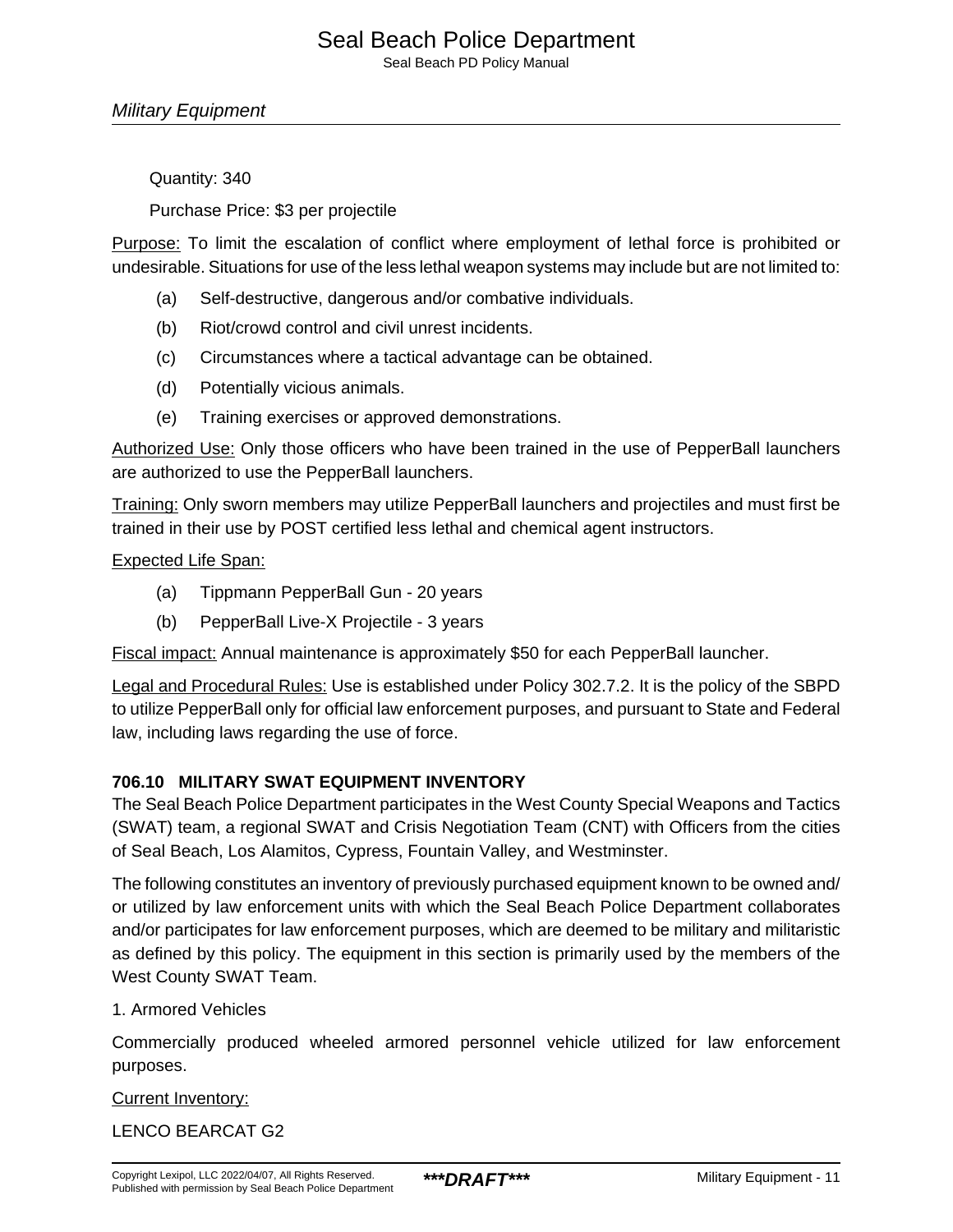Description: Armored vehicle that seats 10-12 personnel with open floor plan that allows for rescue of down personnel. It can stop various projectiles, which provides greater safety to citizens and officers beyond the protection level of shield and personal body armor, VIN FDAF5HT2BEC98082.

Quantity: 1

Purchase Price: Refer to Westminster Police Department policy

Purpose: To be used in response to critical incidents to enhance officer and community safety, improve scene containment and stabilization, and assist in resolving critical incidents.

Authorized Use: The use of armored vehicles shall only be authorized by a watch commander or SWAT commander, based on the specific circumstances of a given critical incident. Armored vehicles shall be used only by officers trained in their deployment and in a manner consistent with Department policy and training.

Expected Lifespan: 25 years.

Fiscal Impact: Annual maintenance cost of approximately \$10,000.

Training: All driver/operators must first attend formalized instruction and be trained in vehicle operations and practical driving instruction.

Legal and Procedural Rules: It is the policy of the Department to utilize armored vehicles only for official law enforcement purposes, and pursuant to State and Federal law.

Other Notes: The bearcat was obtained through the UASI group procurement process in 2012. The vehicle is currently stored at Westminster Police Department and used by the West County SWAT during training and SWAT operations for the region.

2. Mobile Command Post Vehicle (MCP)

A vehicle used mobile office that provides shelter, access to Department computer systems, and restroom facilities during extended events.

Current Inventory:

Freightliner M2 106 vehicle

Description: The MCP can also be utilized for SWAT/CNT and other critical incidents, preplanned large events, searching for missing persons, natural disasters, and community events.

Quantity: 1

Purchase Price: Refer to Cypress Police Department policy

Purpose: To be used based on the specific circumstances of a given critical incident, large event, natural disaster, or community event that is taking place.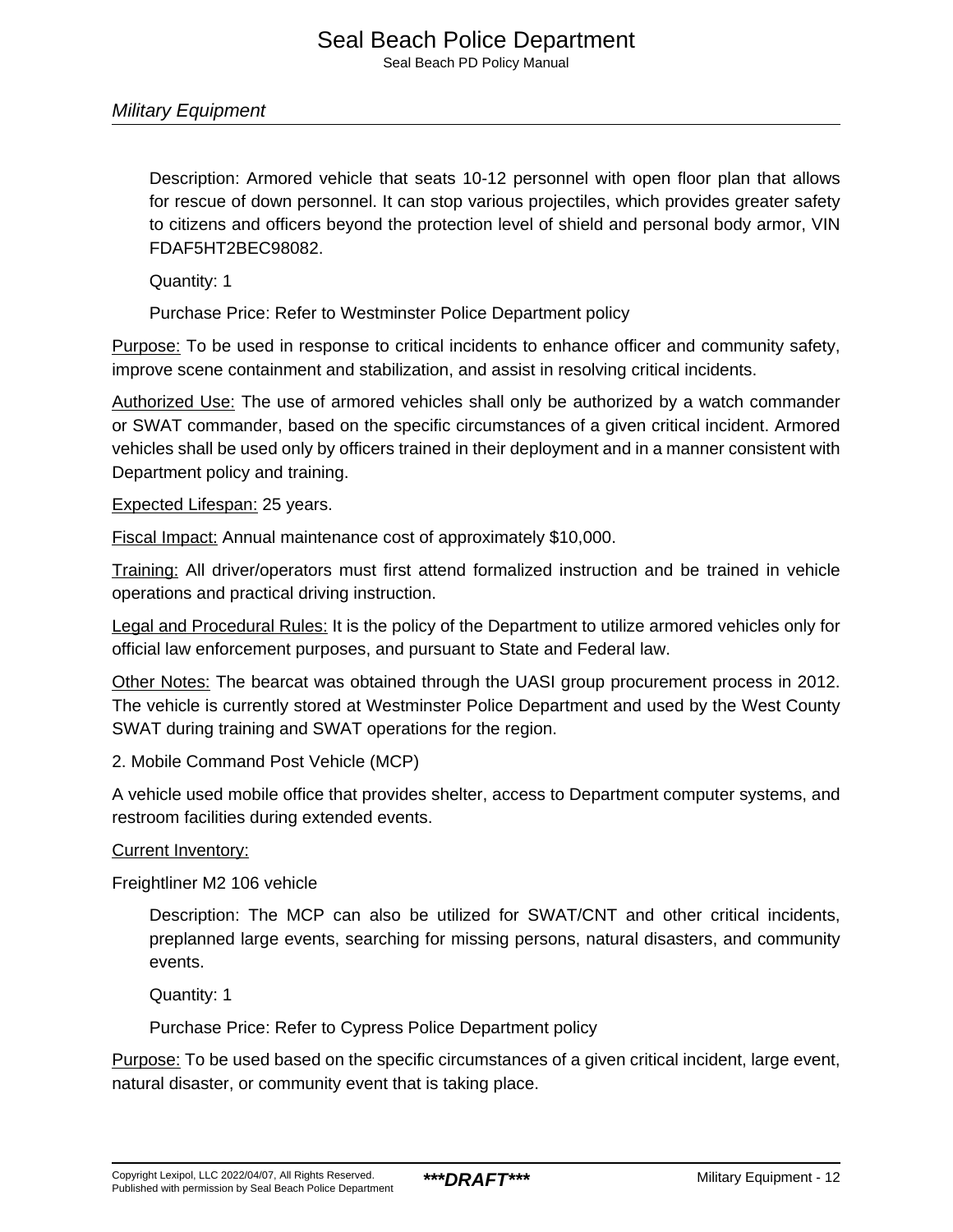Authorized Use: Only officers trained in their deployment and operations in a manner consistent with Department policy and training are authorized to operate the MCP. Furthermore, only officers who have completed the California State Class B Commercial driving school and become properly licensed will be allowed to drive the MCP. Situations which the MCP is authorized for use would include but not be limited to critical incidents, emergencies, and natural disasters.

Expected Lifespan: The MCP, 20-year lifespan on chassis and vehicle structure. Upgrades needed in 7 years to maintain IT systems.

Fiscal Impact: Annual maintenance cost is approximately \$1,000. Cost-sharing for the vehicle is administered by the Cypress Finance Department and each city is billed a third of costs associated with the annual vehicle maintenance and technology service fees.

Training: The driver/operator must first receive training in the safe handling of the vehicle on a closed training course. Once the operator has shown competence in vehicle handling, the driver/ operator will drive the vehicle throughout the city with an experienced driver. Driver/operators shall also undergo California Department of Motor Vehicles commercial vehicle testing and possess a Class B driver's license.

Legal and Procedural Rules: It is the policy of the Department to use the MCP only for official law enforcement purposes, and in accordance with California State law regarding the operation of motor vehicles.

Other Notes: After the City of Anaheim UASI group completed the procurement process and the vehicle was built, the City of Cypress took delivery of the MCP on April 19, 2007. The City of Cypress entered into an agreement with the cities of Los Alamitos and Seal Beach to accept, house, utilize and cost-share repairs and routine maintenance for the regional MCP vehicle. The vehicle is currently housed inside a City of Seal Beach fire station (OCFA station #48) and is utilized by all three cities for special events that include DUI checkpoints, public relations presentations, and emergency incidents. The vehicle is also the primary command and control platform for West County S.W.A.T. during training and S.W.A.T. operations for the region. The vehicle is staffed with a team of City employees and designated volunteers from all three cities including the West Cities Police Dispatch Communications Center. Cost-sharing for the vehicle is administered by the Cypress Finance Department and each city is billed a third of costs associated with the annual vehicle maintenance and technology service fees.

3. Light Sound Diversionary Devices (LSDD)

A device used to distract dangerous persons.

#### **Current Inventory:**

COMBINED TACTICAL SYSTEMS (CTS), MODEL 7290 FLASH BANG

Description: This is the standard diversionary flash-bang device. It is non-bursting, nonfragmenting single use device that produces a 175db and 6-8 million candela of light output. It is ideal for distracting potentially dangerous suspects during assaults, hostage rescue, building/room entry or other high-risk arrest situations.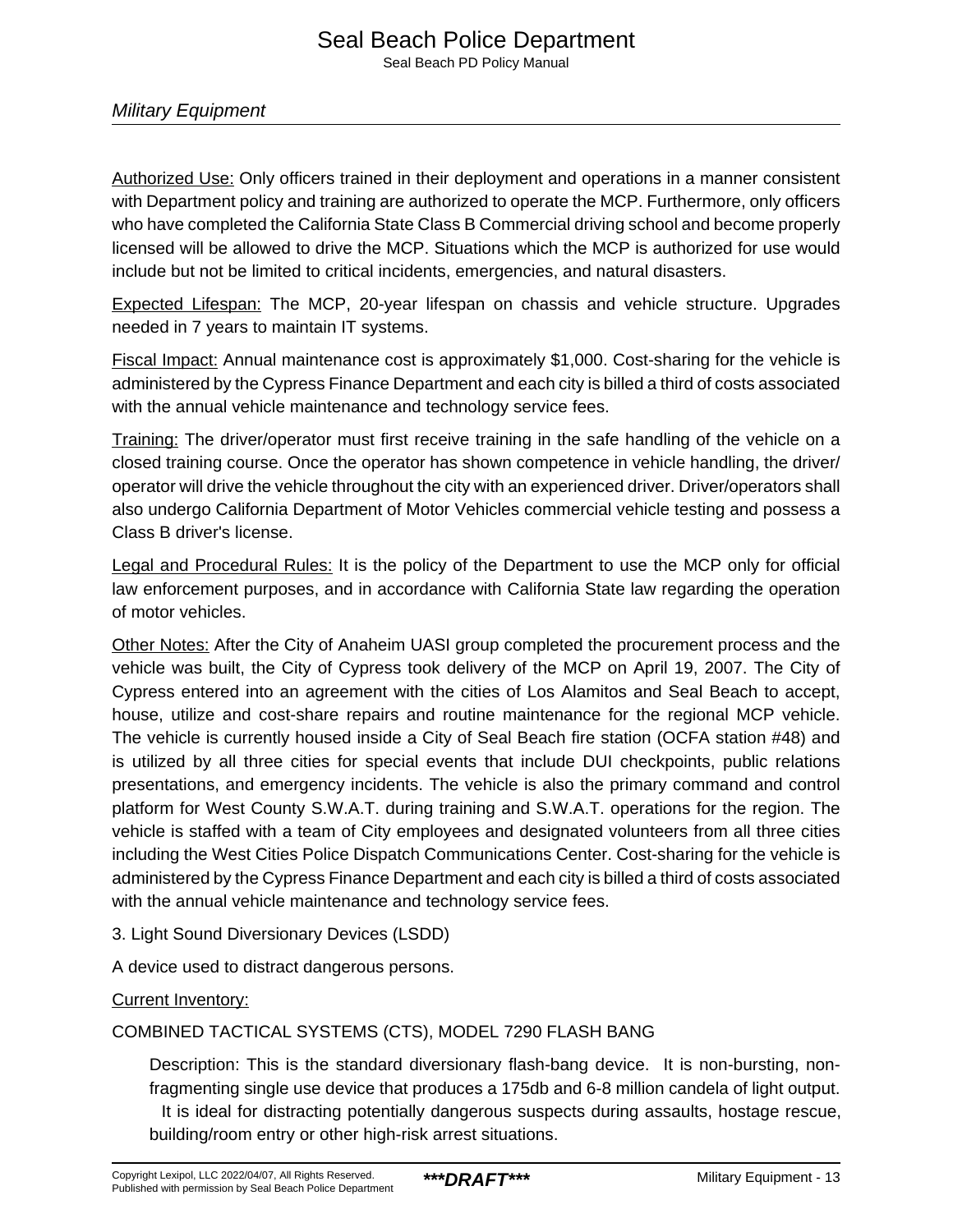#### Military Equipment

Quantity: 1

Purchase Price: \$45 each

DEFENSE TECHNOLOGY, NO. 15 STINGER GRENADE

Description: This is a hand-held, hand-thrown grenade and has an initial 1 second delayed fuse. Once the fuse is discharge at a low speed, the main charge detonates to produce a loud sound and bright flash of light, and the distribution of approximately 180 rubber pellets of.32 caliber size are expelled from the grenade, and the pellets can travel up to 50 ft. from the point of detonation.

Quantity: 14

Purchase Price: \$36 each

Purpose: A diversionary device is ideal for distracting dangerous suspects during assaults, hostage rescue, room entry or other high-risk arrest situations. To produce atmospheric overpressure and brilliant white light and, as a result, can cause short-term (6 - 8 seconds) physiological/psychological sensory deprivation to give officers a tactical advantage.

Authorized Use: Diversionary Devices shall only be used:

- (a) By officers who have been trained in their proper use.
- (b) In hostage and barricaded subject situations.
- (c) In high-risk warrant (search/arrest) services where there may be extreme hazards to officers.
- (d) During other high-risk situations where their use would enhance officer safety.
- (e) During training exercises.

Expected Lifespan: Until used.

Fiscal Impact: No annual maintenance.

Training: Prior to use, officers must attend diversionary device training that is conducted by POST certified instructors.

Legal and Procedural Rules: Use is established under Policy 302.6. It is the policy of the SBPD to utilize diversion devices only for official law enforcement purposes, and pursuant to State and Federal law regarding the use of force.

Other Notes: This equipment is owned and operated by West County SWAT through the Cypress Police Department, which could result in its deployment and/or use in the City of Seal Beach.

4. Chemical Agent and Smoke Canisters

Canisters that contain chemical agents that are released when deployed.

Current Inventory: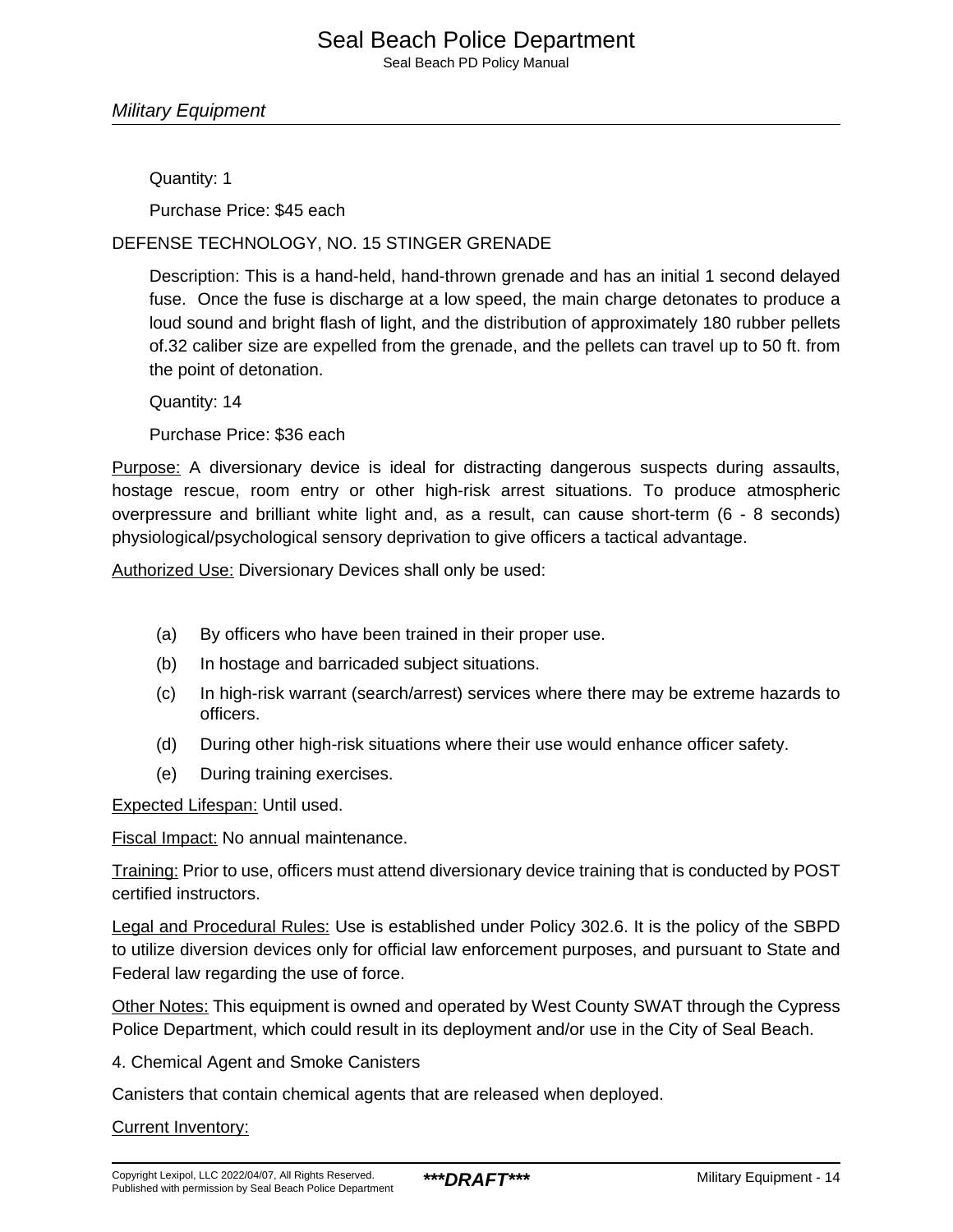#### DEFENSE TECHNOLOGY, DIRECT IMPACT 40MM CS ROUND

Description: The Direct Impact 40MM CS munition is a point-of-aim, point-of-impact directfire round. The munition can be used to incapacitate a single subject or control a crowd. The munition is loaded with CS powder and is combined with lightweight, high-speed crushable foam projectile for maximizing the potential for incapacitation. Part Number 6322.

Quantity: 4

Purchase Price: \$26.50 each

#### DEFENSE TECHNOLOGY, DIRECT IMPACT 40MM OC ROUND

Description: The 40MM Direct Impact OC munition is a point-of-aim, point-of-impact directfire round. The munition is loaded OC powder and is combined with a lightweight, high-speed projectile consisting of a plastic body and crushable foam nose. Part Number 6320.

Quantity: 5

Purchase Price: 26.50 each

#### DEFENSE TECHNOLOGY, FLAMELESS TRI-CHAMBER CS GRENADE

Description: The design of the Tri-Chamber Flameless CS Grenade allows the contents to burn within an internal can and disperse the agent safely with reduced risk of fire. The grenade is designed primarily for indoor tactical situations to detect and/or dislodge a barricaded subject. This grenade will deliver 20 grams of agent during its 20-30 seconds burn time. The device is not launchable. Part Number 1032.

Quantity: 5

Purchase Price: \$34.94 each

#### DEFENSE TECHNOLOGY SPEDE-HEAT CS GRENADE

Description: The Spede-Heat CS Grenade is a high volume, continuous burn munition. It expels a CS payload of 81.2 grams in approximately 20-40 seconds. The CS is discharged through four gas ports on top of the canister, three gas ports on the side, and one gas port on the bottom. The device is launchable. Part Number 1072.

Quantity: 1

Purchase Price: \$28.30 each

#### DEFENSE TECHNOLOGY CS TRIPLE-CHASER SEPARATING CANISTER

Description: The Triple-Chaser separating CS consists of three separate canisters pressed together with separating charges between each section (canister). When deployed, this grenade will separate into three (3) distinct sub-munitions, spaced approximately 20ft. apart. This allows increased area coverage in a short period of time, from one deployment. Terrain and surface conditions can affect the distance of the separating sub-munitions. The device is specifically designed for outdoor use in crowd control situations. The separating function and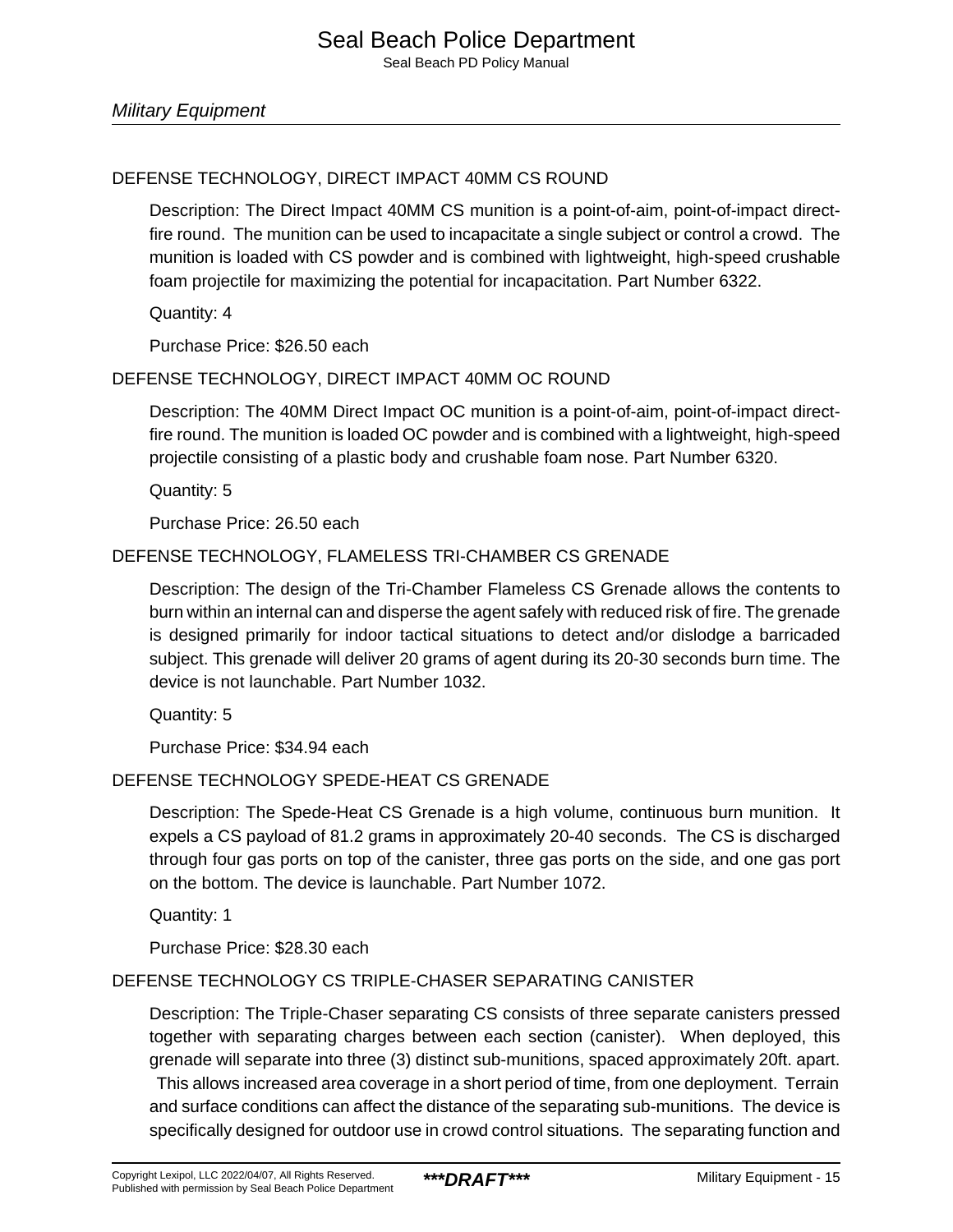relatively quick burn time minimizes the potential of a "throwback" from hostile or combative subjects. The munition is launchable. Part Number 1026.

Quantity: 1

Purchase Price: \$44.89 each

DEFENSE TECHNOLOGY 40MM CS FERRET POWDER BARRICADE PENETRATING PROJECTILE ROUND

Description: The 40MM CS Ferret Powder munition is a barricade penetrating round filled with a CS Powder chemical agent. It is a frangible projectile that is spin stabilized utilizing barrel rifling of the 40MM launcher. It is non-burning and designed to penetrate barriers. It is primarily used to dislodge barricaded subjects and can also be used for area denial. It is used by tactical teams to penetrate barriers such as windows, hollow core doors, wallboard (drywall), and thin plywood. Upon impact, the nose ruptures and instantaneously delivers the agent payload inside of a structure of vehicle. The active CS agent is 7.6 grams and instantaneously discharges on impact. Part Number 2292.

Quantity: 9

Purchase Price: \$20.91 each

DEFENSE TECHNOLOGY 40MM CS FERRET LIQUID BARRICADE PENETRATING PROJECTILE ROUND

Description: The 40MM CS Ferret Liquid munition is a frangible projectile filled with chemical agent. It is designed to deliver chemical agents in barricade situations from a 40mm launcher. Spin stabilization from barrel rifling affords maximum stand-off distance and accuracy for safety. The munition is non-burning and suitable for indoor use. It is designed to penetrate barriers, such as windows, hollow core doors, wallboard, and thin plywood. Upon impacting the barrier, the nose cone ruptures and instantaneously delivers a small chemical payload inside of a structure or vehicle. The active CS agent is 27.6 grams and instantaneously discharges on impact. Part Number 2262.

Quantity: 9

Purchase Price: \$21.53 each

Purpose: To limit the escalation of conflict where employment of lethal force is prohibited or undesirable. Situations for use of the less lethal weapon systems may include, but are not limited to:

- (a) Self-destructive, dangerous and/or combative individuals.
- (b) Riot/crowd control and civil unrest incidents.
- (c) Circumstances where a tactical advantage can be obtained.
- (d) Potentially vicious animals.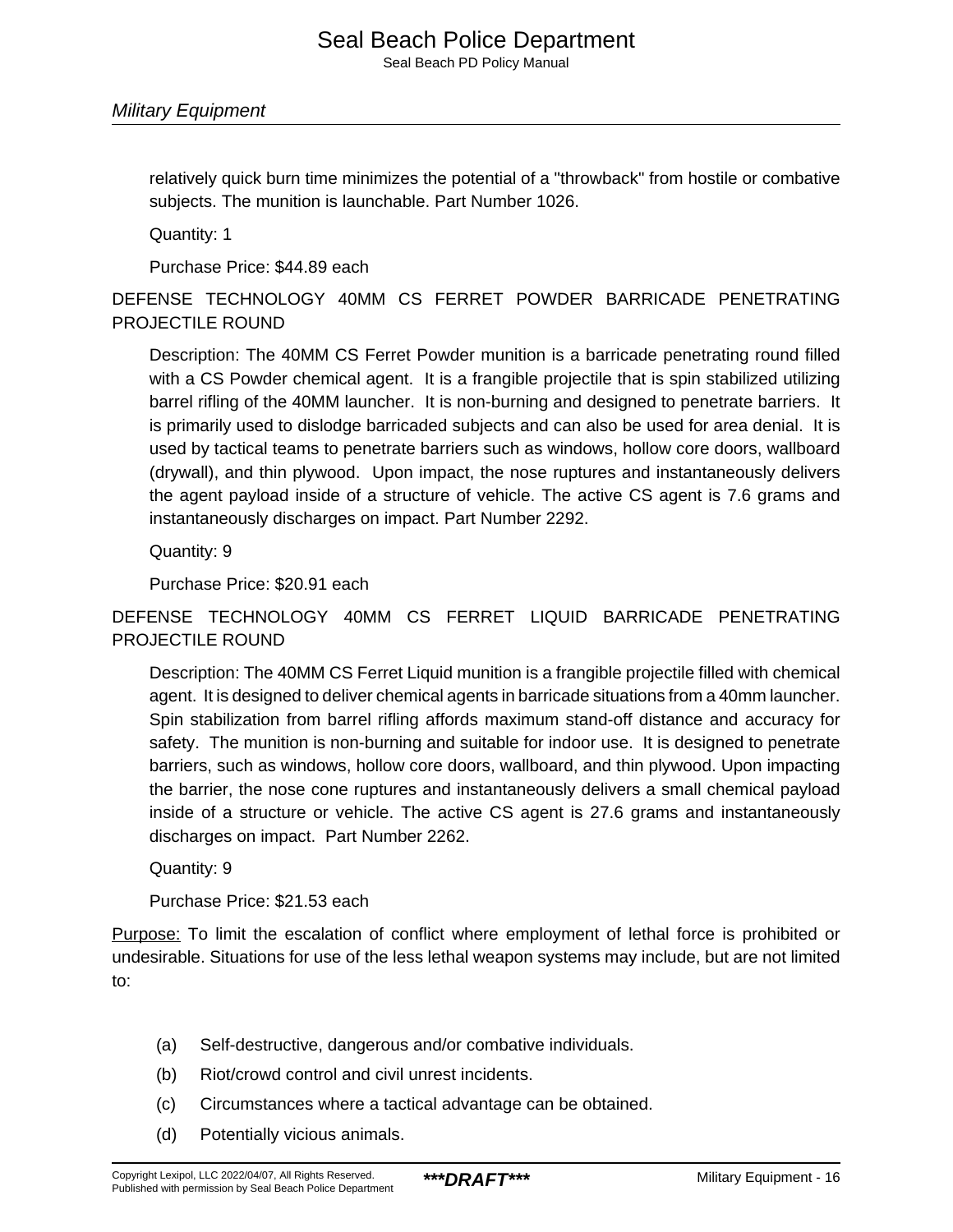Seal Beach PD Policy Manual

Military Equipment

(e) Training exercises or approved demonstrations.

Authorized Use: Only officers who have received POST certification in the use chemical agents are authorized to use chemical agents.

Training: Sworn members utilizing chemical agent canisters must first be certified by POST less lethal and chemical agent instructors.

Expected Lifespan: 5 years from manufacturing date.

Fiscal Impact: No annual maintenance.

Legal and Procedural Rules: Use is established under the Seal Beach Police Department Chemical Agent Policy 302.7.2. It is the policy of the SBPD to utilize chemical agents only for official law enforcement purposes, and pursuant to State and Federal law, including those regarding the use of force.

Other Notes: This equipment is owned and operated by Seal Beach Police Department and used by the West County SWAT during training and SWAT operations for the region.

5. Kinetic Breaching Tools

Tools that are used to conduct a kinetic breach. The tool utilizes a self contained impact ram that has no projectiles or explosive pressures exiting the tool.

Current Inventory:

Kinetic Breaching Tool (KBT) Model 3-1000

Description: The KBT is a powder actuated kinetic energy forced entry tool. It utilizes a crimped blank explosive charge which drives a captive steel impact plate directed at the breach point. The impact plate extends forward out of the clamshell shroud and impacts against the target with a high level of kinetic energy to defeat the entry point or fortification.

 The impact plate automatically retracts and is reset in the breaching device. The KBT uses semi-automatic cycling, allowing repeated strikes on hardened or multiple targets. The KBT's intended use is for forced entry during high-risk operations with secure entry points and is designed to be operated by a single officer/tactical team member. The KBT weighs 28 lbs. dimensions are 35 in. x 9.9 in. x 9.3 in. and has an audible report of 115 dB. The KBT utilizes a proprietary blank cartridge to deliver up to 850 ft. lbs. of kinetic energy through the steel ram. There is no projectile or explosive energy that leaves the device except for the force of the ram, which is permanently captured in the breaching device.

Quantity: 1

Purchase Price: \$10,494.38 each

Purpose: To safely gain entry into a structure.

Authorized Use: Explosive breaching may only occur after authorization by the Incident Commander or SWAT Commander in the field, and during training exercises.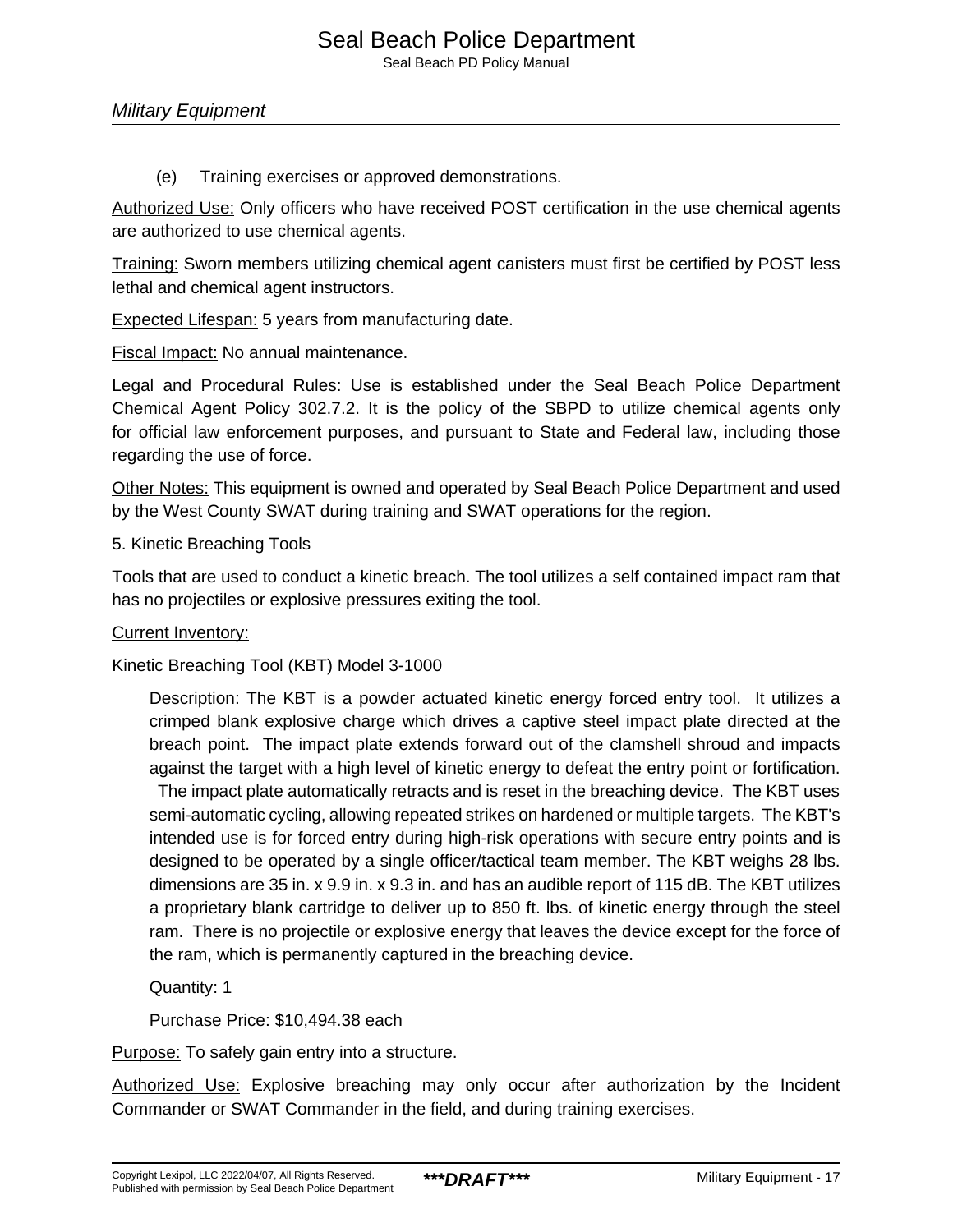#### Expected Lifespan:

- (a) Kinetic Breaching Tool (KBT) 30 years
- (b) Blank cartridges 5 years (preferably rotate rounds within 1 year)

Fiscal Impact: No annual maintenance.

Training: All officers who use explosive breaching tools shall first attend 40 hours of explosive breaching instruction and must additionally receive quarterly training for explosive operations.

Legal and Procedural Rules: It is the policy of the Seal Beach Police Department to utilize breaching tools only for official law enforcement purposes, and pursuant to State and Federal law.

Other Notes: This equipment is owned and operated by Seal Beach Police Department and used by the West County SWAT during training and SWAT operations for the region.

6. Long Range Acoustic Device (LRAD)

A high intensity directional acoustical array for long-range, crystal-clear hailing, notification, and an unmistakable warning tone. The LRAD is primarily used as a communication device.

#### Current Inventory:

Genasys Long-Range Acoustic Device (LRAD) Model 500X

Description: The Genasys Long-Range Acoustic Device (LRAD) is a public address system optimized to the primary range of hearing. The LRAD system can deliver a live or recorded voice message with clarity for any operational scenario. LRAD's advanced driver and waveguide technology ensures every broadcast is clearly heard and understood, even above crowd, engine, and background noise. The LRAD 500X is compact, lightweight, and designed for applications ranging from fixed security installations to vehicles and vessels. The 500X is easily mounted and transportable to provide law enforcement long-range communication and safe, scalable non-kinetic escalation of force. The audible range of the LRAD 500X can reach up to 6,561 ft. American Technology Corp. Serial Number: 05984 UASI ASAUA/DHS Number 11-00456.

Quantity: 1

Purchase Price: Refer to Westminster Police Department policy

Purpose: To be used to issue dispersal orders during crowd and riot control situations or to address the public in the event of civil emergencies, natural disasters, evacuations, and police incidents (e.g., missing persons, perimeters for wanted suspects/ K9 deployments, etc.). The LRAD may also be used to issue a warning tone.

Authorized Use: LRAD use may only occur after the authorization of the Incident Commander or SWAT Commander in the field and/or during training exercises by personnel trained to operate the LRAD.

Expected Lifespan: 25 years with proper maintenance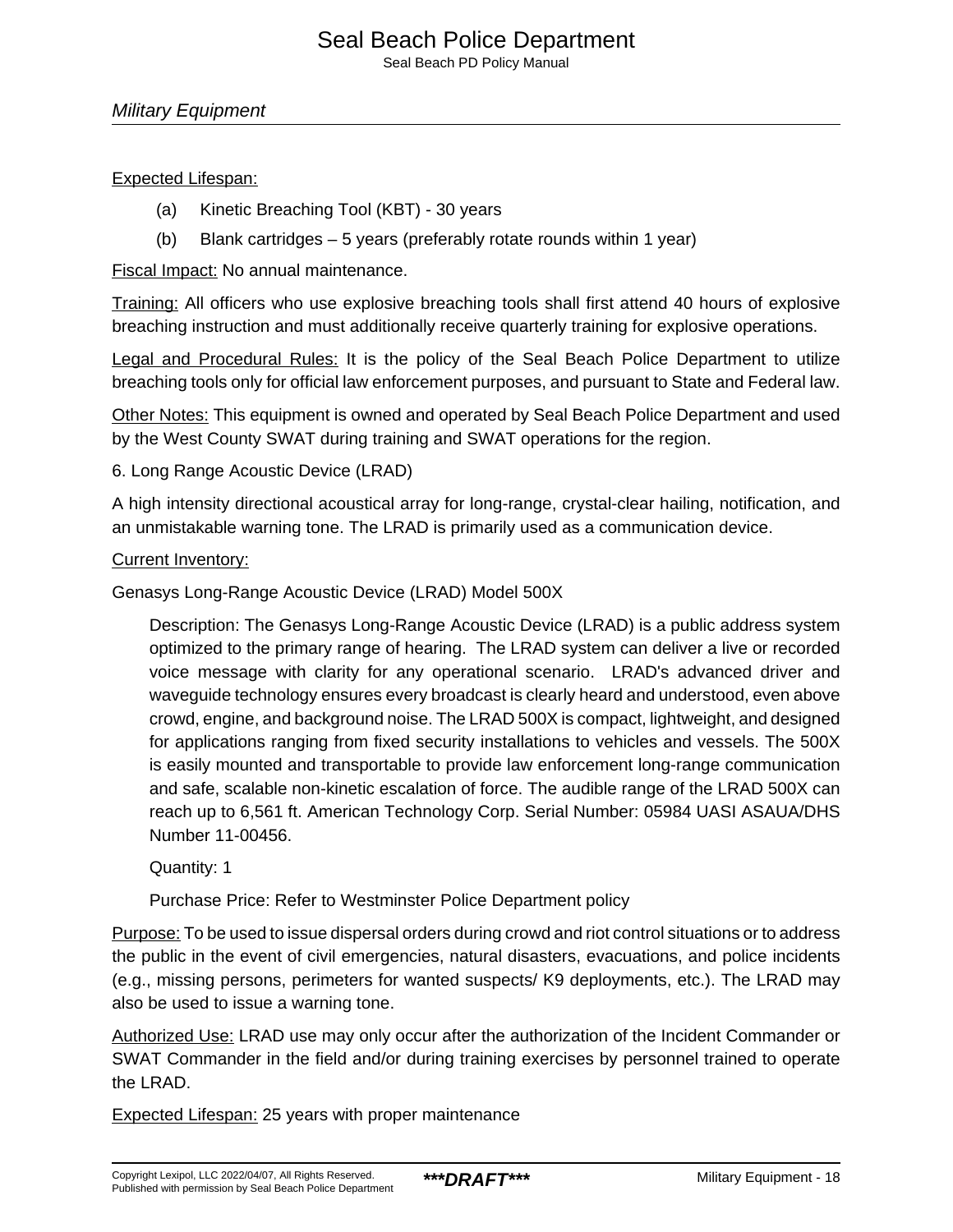Fiscal Impact: No annual maintenance.

Training: Only officers trained in the use of the LRAD are authorized to set up and operate the device.

Legal and Procedural Rules: It is the policy of the Seal Beach Police Department to utilize the Long-Range Acoustic Device (LRAD) only for official law enforcement purposes, and pursuant to State and Federal Law.

Other Notes: This equipment is owned and operated by West County SWAT through the Westminster Police Department, which could result in its deployment and/or use in the City of Seal Beach.

#### 7. Robots

A remotely controlled unmanned machine that operates on the ground, which is utilized to enhance the safety of the community and officers.

#### Current Inventory:

TRANSCEND Vantage Patrol Robot

Description: Transcend's Vantage robot is the world's only double-patented automatic stair and obstacle climbing robot for First Responders. It's the only option for First Responders that want their robot to "just figure it out" on the first attempt to climb stairs, clothes, and junk without the burden of tedious manual controls associated with flippers and other limb systems. This means the Vantage can be used without prior training to enter a house or building to see, hear and learn what's happening before sending officers inside. Cameras: Drive Camera (Night Vision), Pan Tilt Zoom (25x zoom, 90/15 degree up/down tilt, auto infrared night vision), FLIR Thermal. 3 hours constant driving, 12 hours monitoring / intermittent driving. 100+ lb. payload, zero degree turning radius, two-way audio (push to talk), key ignition, easy battery swapping (robot and controller).

Quantity: 1

Purchase Price: Refer to Westminster Police Department policy

Purpose: To be used to remotely gain visual/audio data, deliver HNT phone, open doors, disrupt packages, and clear buildings.

Authorized Use: Only assigned operators who have completed the required training shall be permitted to operate the robot(s) identified above. Use is established by the Bomb Squad Commander or Incident Commander.

Expected Lifespan: 8 to 10 years.

Fiscal Impact: Annual maintenance and battery replacement cost is approximately \$500.

Training: All robot operators must first complete the FBI's 6-week hazardous device school prior to operating the robot(s) identified above.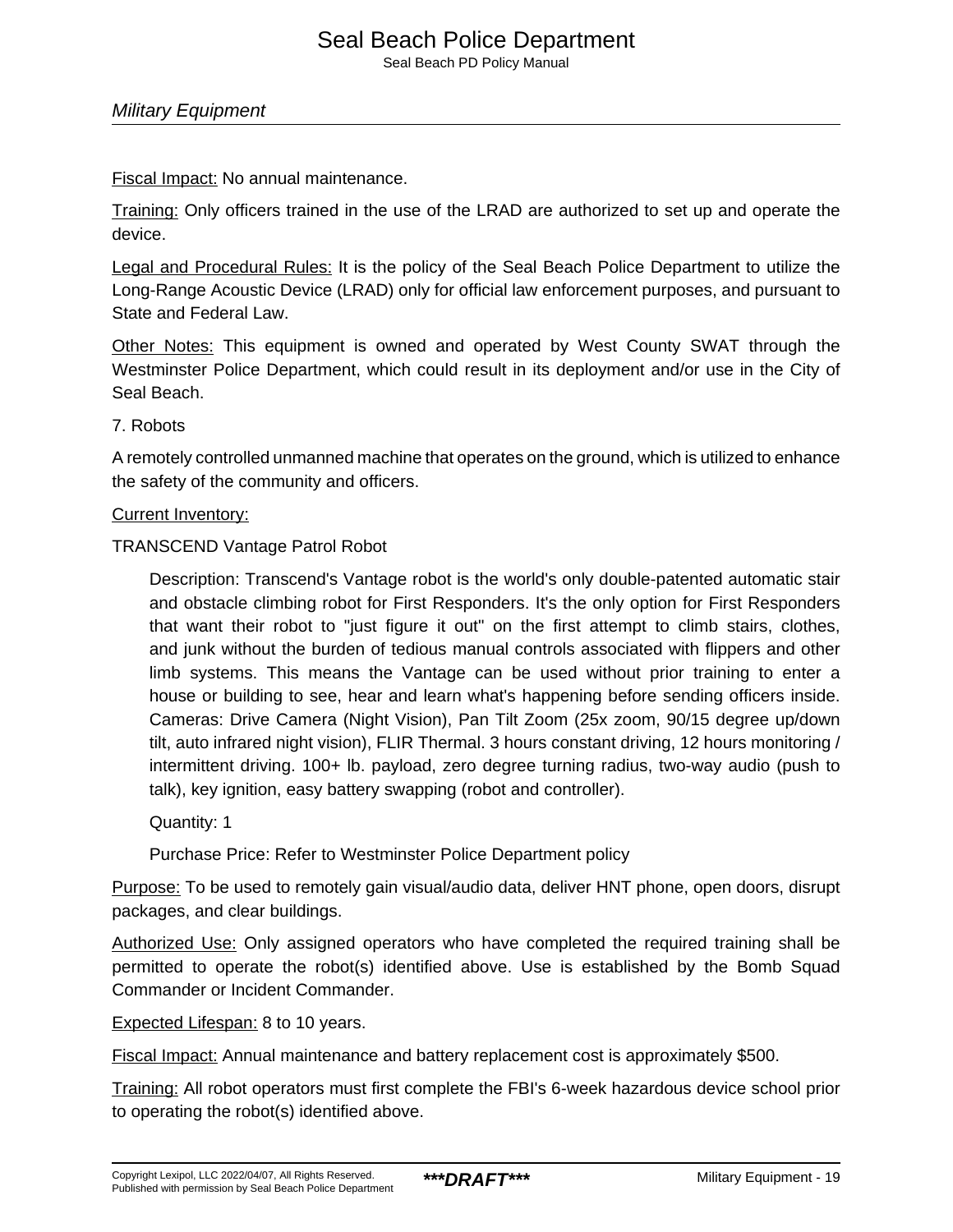Legal and Procedural Rules: It is the policy of the SBPD to utilize a robot only for official law enforcement purposes, and in a manner that respects the privacy of our community, pursuant to State and Federal law.

Other Notes: This equipment is owned and operated by West County SWAT through the Westminster Police Department, which could result in its deployment and/or use in the City of Seal Beach.

#### **706.11 APPROVAL**

The Chief of Police or the authorized designee shall obtain approval from the City Council by way of an ordinance adopting the military equipment policy. As part of the approval process, the Chief of Police or the authorized designee shall ensure the proposed military equipment policy is submitted to the City Council and is available on the Department website at least 30 days prior to any public hearing concerning the military equipment at issue (Government Code § 7071).The military equipment policy must be approved by the City Council prior to engaging in any of the following (Government Code § 7071):

- (a) Requesting military equipment made available pursuant to 10 USC § 2576a.
- (b) Seeking funds for military equipment, including but not limited to applying for a grant, soliciting, or accepting private, local, state, or federal funds, in-kind donations, or other donations or transfers.
- (c) Acquiring military equipment either permanently or temporarily, including by borrowing or leasing.
- (d) Collaborating with another law enforcement agency in the deployment or other use of military equipment within the jurisdiction of this Department.
- (e) Using any new or existing military equipment for a purpose, in a manner, or by a person not previously approved by the City Council.
- (f) Soliciting or responding to a proposal for, or entering into an agreement with, any other person or entity to seek funds for, apply to receive, acquire, use, or collaborate in the use of military equipment.
- (g) Acquiring military equipment through any means not provided above.

#### **706.12 COORDINATION WITH OTHER JURISDICTIONS**

Military equipment used by any member of this Department shall be approved for use and in accordance with this Department policy. Military equipment used by other jurisdictions that are providing mutual aid to this Department shall comply with their respective military equipment use policies in rendering mutual aid.

#### **706.13 MAINTENANCE OF MILITARY EQUIPMENT SUPPLY LEVELS**

When stocks of military equipment ammunition have reached significantly low levels or have been exhausted, the Department may order up to 10% of stock in a calendar year without City Council approval to maintain essential availability for the Department's needs. Seal Beach